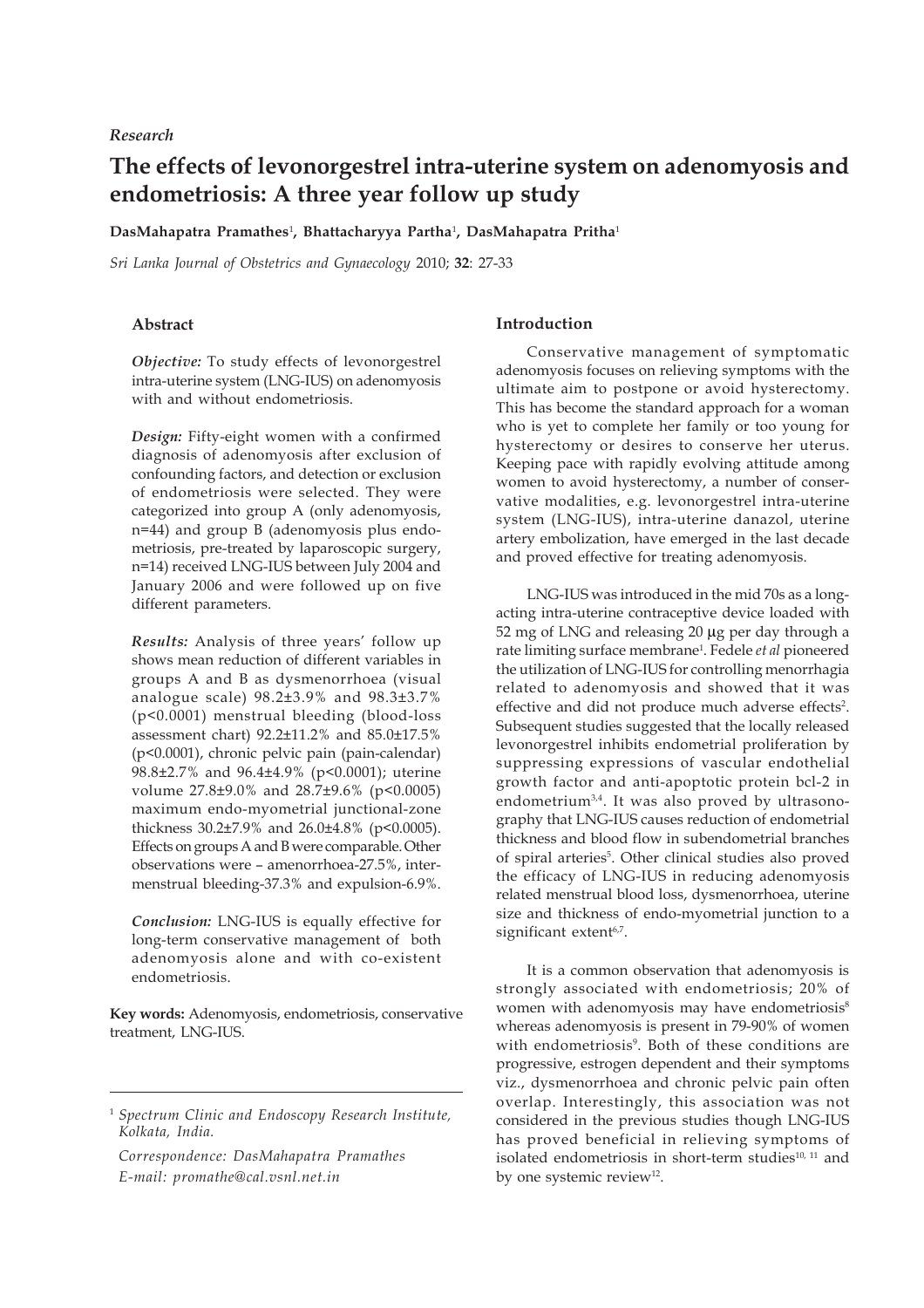The objectives of our study were to observe the effects of LNG-IUS on different subjective and objective parameters of adenomyosis with and without associated endometriosis, to study whether the clinical impact of LNG-IUS differs in the two settings – adenomyosis alone and adenomyosis with co-existent endometriosis and to assess long term compliance.

#### **Materials and methods**

This is a prospective cohort study on 58 selected women with either adenomyosis only (group A, n=44) or adenomyosis plus co-existent endometriosis (group B, n=14) treated with LNG-IUS between July 2004 and January 2006. Comparison was made between the pretreatment baseline status and 36 months' posttreatment status of the following parameters: dysmenorrhoea, menstrual bleeding, chronic pelvic pain, uterine volume and maximal thickness of endomyometrial junctional zone  $(Jz_{\text{Max}})$  in two groups separately. The principles of patient selection were, (a) confirmed diagnosis of adenomyosis by magnatic resonance imaging(MRI), (b) exclusion of confounding factors (*viz*. fibroids, uterine polyps), (c) detection or exclusion of co-existent endometriosis, and (d) suitability for LNG-IUS insertion. The sequence of the selection is presented in the consort flow chart (Figure 1) and the pertinent points are explained here briefly.

#### **Figure 1. Consort flow chart showing selection of the patients**



*Sri Lanka Journal of Obstetrics and Gynaecology*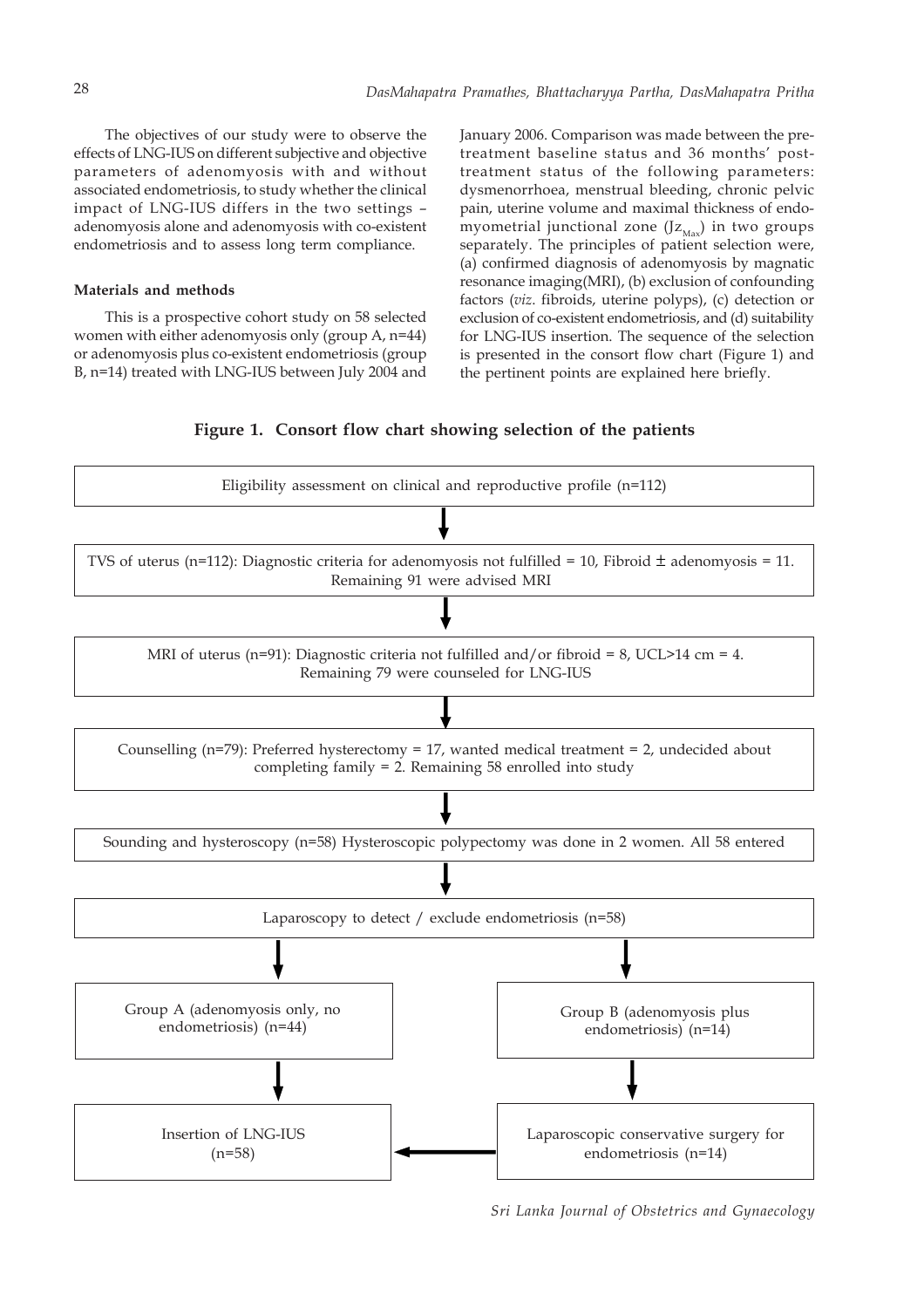Preliminary criteria for considering further workup for this study were – (a) complaint of any one or combination of dysmenorrhoea, excessive menstrual bleeding and chronic pelvic pain for more than 6 months, (b) tender and bulky uterus on examination, (c) no desire of further conception, (d) absence of any overt pelvic inflammatory disease, and (e) cervical dysplasia excluded by cervical cytology evaluation. Transvaginal sonographic (TVS) features used as diagnostic criteria were, ill defined heterogeneous and hypoechogenic echo texture within the myometrium, anechoic lakes (1-3 mm), indistinct endo-myometrial border and sub-endometrial halo-thickening<sup>13, 14</sup>. Magnetic resonance imaging (MRI) was done and following criteria were used for diagnosing adenomyosis (a) J $z_{\text{Max}}$  more than 12 mm or (b) J $z_{\text{Max}}$ between 8-12 mm with high-signal-intensity foci in T2 weighed images<sup>15,16,17</sup>. We excluded women with uterine cavities longer than 14 cm. The cut-off value was taken anticipating a higher likelihood of expulsion of the costly device from a large uterine cavity. We counseled the patients on the non-permanent nature of LNG-IUS as treatment of adenomyosis, individually variable effects on symptoms, chances of expulsion and side effects and concomitant contraceptive benefit with a failure rate of 0.7%18. Fifty-eight patients consented to receive LNG-IUS; their clinical and demographic profile is depicted in Table 1.

| Group $A(n=44)$<br>Only adenomyosis                             | Group $B(n=14)$<br>Adenomyosis plus endometriosis |
|-----------------------------------------------------------------|---------------------------------------------------|
| 37.9(5.8)                                                       | 36.9(5.3)                                         |
| 62.8(11.4)                                                      | 61.5(7.4)                                         |
|                                                                 |                                                   |
| 2 $(4.5\%)$                                                     | nil                                               |
| 23 (52.3%)                                                      | $9(64.28\%)$                                      |
| 19 (43.2%)                                                      | 5(35.7%)                                          |
|                                                                 |                                                   |
| nil                                                             | nil                                               |
| $9(20.5\%)$                                                     | 4 $(28.6\%)$                                      |
| 27 (61.4%)                                                      | $7(50\%)$                                         |
| $8(18.2\%)$                                                     | $3(21.4\%)$                                       |
| Number of women with symptoms and their mean duration in months |                                                   |
| 36 (81.8%); 23 m                                                | 13 (92.9%); 22 m                                  |
| 37 (84.1%); 13 m                                                | 8 (57.1%); 11 m                                   |
| 12 (27.3%); 14 m                                                | 9 (64.3%); 10 m                                   |
| 9.2(1.7)                                                        | 9.2(1.8)                                          |
|                                                                 |                                                   |

**Table 1. Salient demographic and clinical features of patients who received LNG-IUS**

| Dysmenorrhoea                         | 36 (81.8%); 23 m | 13 (92.9%); 22 m                               |
|---------------------------------------|------------------|------------------------------------------------|
| Excessive menstrual bleeding          | 37 (84.1%); 13 m | 8 (57.1%); 11 m                                |
| Chronic pelvic pain                   | 12 (27.3%); 14 m | $9(64.3\%)$ ; 10 m                             |
| Mean uterine cavity length in cm (SD) | 9.2(1.7)         | 9.2(1.8)                                       |
| Mean uterine vol. in ml (SD)          | 166(60.1)        | 157.6 (46)                                     |
| Mean J $z_{max}$ in mm (SD)           | 12.3(2.2)        | 12.3(2.7)                                      |
| Women with endometriosis              | none             | 14 (Stage I-4, Stage<br>II - 5, Stage III - 5) |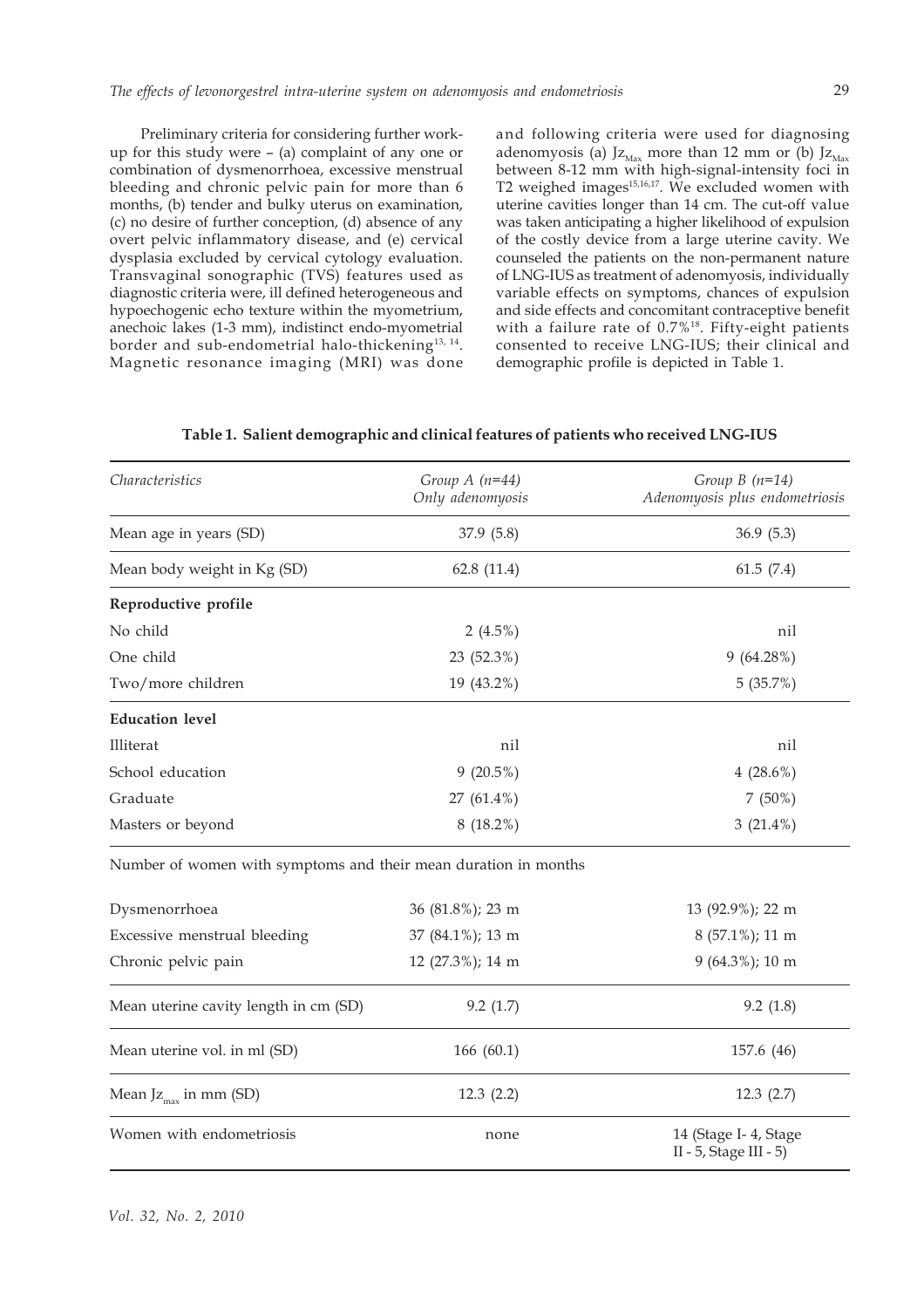#### **Pre-treatment assessment**

Dysmenorrhoea was assessed by 'visual analogue score'19. Menstrual flow was assessed by number of pads required per cycle recorded in a 'pictorial blood-loss assessment chart'20. Chronic pelvic pain was assessed by 'pain calendar' – the women were asked to mark the days, which were most painful in a given calendar. The uterine volume was measured by MRI applying prolate-ellipsoid formula (volume = length  $\times$  breadth  $\times$  thickness  $\times$  0.523).

#### **Surgical procedure**

The pre-insertion procedure comprised of uterine sounding, hysteroscopy, diagnostic laparoscopy and laparoscopic conservative surgery by high-frequency ultrasound when endometriosis was present. This was followed by insertion of LNG-IUS – all under general anaesthesia.

Uterine sounding was done to verify the MRI measurement of uterine cavity length. They corroborated within ±5%; the MRI measurement was documented in the record. Hysteroscopy was done with 3 mm 30° hysteroscope using 5% dextrose as distending medium. Two women had uterine polyps, which were excised after changing the media to glycine. Diagnostic laparoscopy was done using 10 mm 0° laparoscope through an infra-umbilical vertical incision.

Forty-four women with only adenomyosis (group A) were inserted LNG-IUS following the standard procedure after the diagnostic laparoscopy and discharged in the same evening. Fourteen women (group B) had co-existent endometriosis which was staged by 'revised American Fertility Society (rAFS) score'<sup>21</sup>. Four women had stage II endometriosis (rAFS score 21-30); five stage III (rAFS score 31-40) and five stage IV (rAFS score above 40). The conser-vative surgery was done by the first author, who has more than 20 years experience in this procedure. The procedure comprised of excision and lysis of adhesions and desiccation of peritoneal and superficial ovarian endometriosis and excision of cyst wall in endometriomas. LNG-IUS was inserted after completion of laparoscopic surgery. The patients were discharged on the 2nd post-operative day. No major intraoperative or post-operative complications related to hysteroscopy or laparoscopy or insertion of LNG-IUS occurred in either group.

Follow up visits were scheduled after one, three, six, nine, and twelve months after the insertion and every six monthly thereafter. The women were advised

to inform immediately of any complications such as inter-menstrual or excessive vaginal bleeding, persistence or aggravation of pain or expulsion of the device.

Dysmenorrhoea, menstrual bleeding and chronic pelvic pain were assessed at each visit using the reference systems described earlier. The body weight, blood pressure and incidence of side effects – intermenstrual bleeding, breast tenderness, arthralgia, depression and swelling of legs were recorded. MRI was done 36 months after insertion to measure the uterine volume and  $Jz<sub>Max</sub>$ . Two women (3.4%) discontinued at 4th and 7th month for persistent symptoms and requested hysterectomy. The device expelled spontaneously in four women (6.9%) by 3rd month. One (1.7%) woman was lost to follow up after 1st month. Fifty-one patients (group A – 39, group B – 12) completed 36 months follow up, an overall continuation rate of 87.9%.

## **Results**

Table 2A shows the change of mean values and percentage reduction of three symptom parameters with their statistical significance. The p-value obtained by Friedman test for each parameter in each group is significant. Table 2B shows the change of mean uterine volume and  $Jz<sub>Max</sub>$ , percentage reduction and their statistical significance. The two-tailed p-value obtained in each group is highly significant.

Table 3 shows that overall 27.5% women experienced persistent amenorrhoea for more than 36 months. Another 9.8% had temporary amenorrhoea lasting for an average of 7.6 months. The incidence of intermenstrual bleeding was 37.9% and 7.8% after 3 and 36 months respectively. Four patients had weight gain >10% between 9 and 36 months post-insertion. Seven patients had new-onset transient large-joint arthralgia without any evidence of active arthritis; they were controlled with simple analgesics. We also wanted to see whether a large uterine cavity had any effect on the treatment outcome. Forty-eight women (group A – 38, group B – 10) had uterine cavity lengths up to 10 cm and ten women (group  $A - 6$ , group  $B - 4$ ) had uterine cavity lengths between 10.1 and 14 cm. Amongst those patients with uterine cavity more than 10 cm, one lost to follow up; expulsion occurred in three (33.3%) and one woman (11.1%) discontinued for persistent symptoms. On contrary, in those with uterine cavity lengths up to 10 cm (n=48), only one patient had expulsion and one discontinued. This finding may prove a limitation of using this device for women with adenomyosis causing an enlargement of the uterine cavity.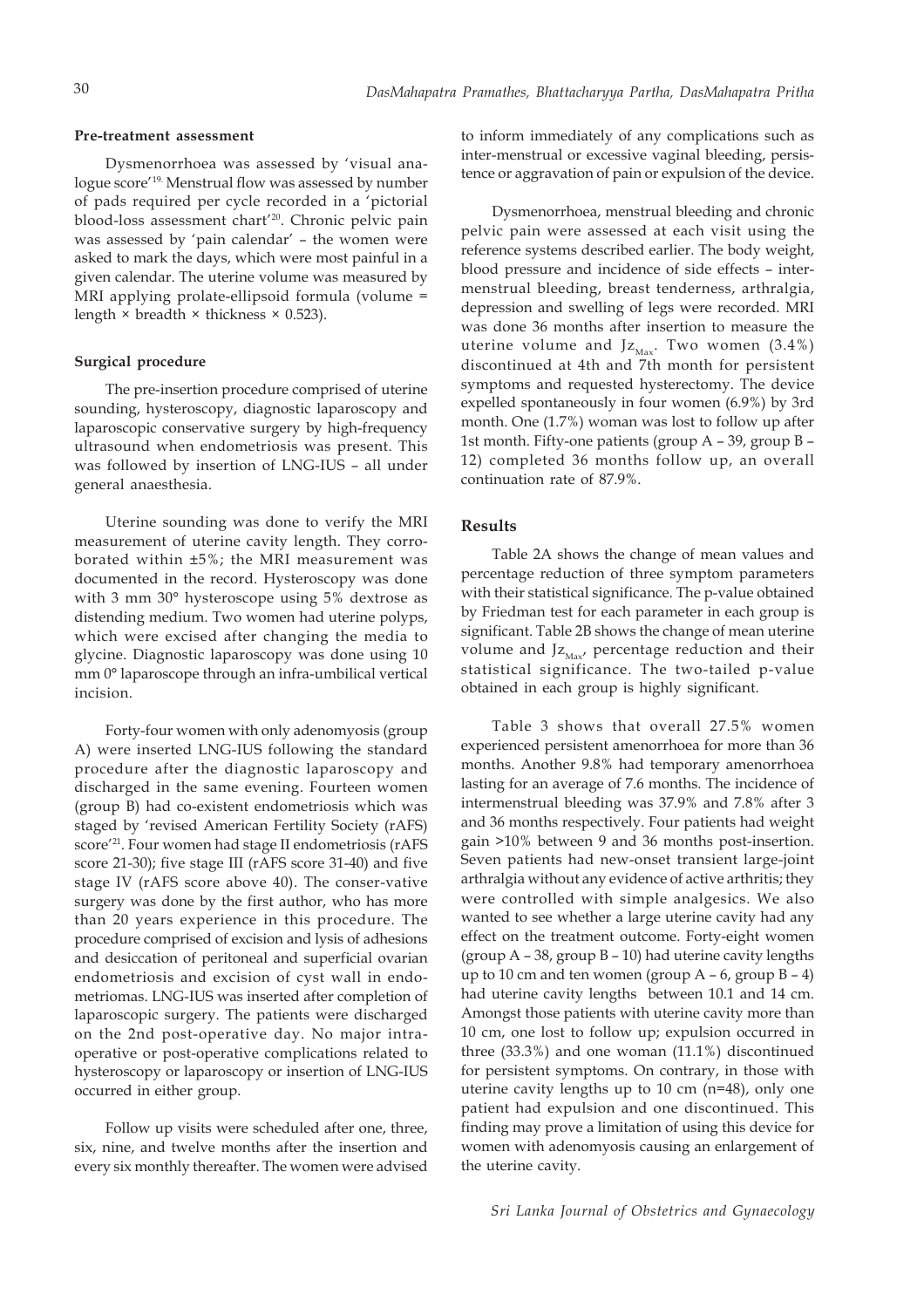| Parameter<br>Scale of measurement | Dysmenorrhoea<br>Visual analogue scale |            | Menstrual bleeding<br>No. of Pads/cycle |             | Chronic pelvic pain<br>Painful days/month |            |
|-----------------------------------|----------------------------------------|------------|-----------------------------------------|-------------|-------------------------------------------|------------|
|                                   | Group A                                | Group B    | Group A                                 | Group B     | Group A                                   | Group B    |
| Pre-insertion mean (SD)           | 10(0)                                  | 10(0)      | 29.4 (20.7)                             | 19.6 (13.9) | 25.1(6.3)                                 | 26.6(4.5)  |
| Mean (SD) at 36 months            | 0.2(0.4)                               | 0.2(0.4)   | 1.5(1.2)                                | 1.8(1.2)    | 0.4(0.9)                                  | 1.0(1.3)   |
| % reduction (SD)                  | 98.2 (3.9)                             | 98.3 (3.7) | 92.2(11.2)                              | 84 (17.5)   | 98.8 (2.7)                                | 96.4 (4.9) |

| Table 2A. Relief of dysmenorrhoea, menstrual bleeding and chronic pelvic pain after 36 months |  |                                                                                           |  |  |  |  |  |
|-----------------------------------------------------------------------------------------------|--|-------------------------------------------------------------------------------------------|--|--|--|--|--|
|                                                                                               |  | Group A (only adenomyosis, $n=39$ ) and Group B (adenomyosis with endometriosis, $n=12$ ) |  |  |  |  |  |

p value: Friedman test (non-parametric repeated measures ANOVA)

|                                                      | < 0.0001 | < 0.0001 | < 0.0001 | < 0.0001 | < 0.0001 | < 0.0001 |  |  |  |  |
|------------------------------------------------------|----------|----------|----------|----------|----------|----------|--|--|--|--|
| Post-test p values (Dunn's multiple comparison test) |          |          |          |          |          |          |  |  |  |  |
| $0-1$ month                                          | > 0.05   | > 0.05   | > 0.05   | > 0.05   | > 0.05   | > 0.05   |  |  |  |  |
| $0-3$ months                                         | < 0.001  | > 0.05   | < 0.001  | > 0.05   | > 0.05   | >0.05    |  |  |  |  |
| $0-6$ months                                         | < 0.001  | > 0.05   | < 0.001  | > 0.05   | > 0.05   | > 0.05   |  |  |  |  |
| $0-9$ months                                         | < 0.001  | < 0.01   | < 0.001  | < 0.01   | < 0.001  | < 0.05   |  |  |  |  |
| $0-12$ months                                        | < 0.001  | < 0.001  | < 0.001  | < 0.001  | < 0.001  | < 0.05   |  |  |  |  |
| $0-18$ months                                        | < 0.001  | < 0.001  | < 0.001  | < 0.001  | < 0.001  | < 0.01   |  |  |  |  |
| $0-24$ months                                        | < 0.001  | < 0.001  | < 0.001  | < 0.001  | < 0.001  | < 0.01   |  |  |  |  |
| $0-30$ months                                        | < 0.001  | < 0.001  | < 0.001  | < 0.001  | < 0.001  | < 0.01   |  |  |  |  |
| $0-36$ months                                        | < 0.001  | < 0.001  | < 0.001  | < 0.001  | < 0.001  | < 0.01   |  |  |  |  |
|                                                      |          |          |          |          |          |          |  |  |  |  |

# **Table 2B. Reduction of uterine volume and maximal junctional zone thickness**  $(Jz<sub>Max</sub>)$  after 36 months' follow up

# **Group A (only adenomyosis, n=39) and Group B (adenomyosis with endometriosis, n=12)**

| Parameter                                                      |             | Uterine volume (ml) | Maximal junctional zone thickness (mm) |           |  |
|----------------------------------------------------------------|-------------|---------------------|----------------------------------------|-----------|--|
|                                                                | Group A     | Group B             | Group A                                | Group B   |  |
| Pre-insertion mean (SD)                                        | 166.0(60.1) | 157.6 (46)          | 12.3(2.2)                              | 12.3(2.7) |  |
| Mean (SD) at 36 months                                         | 121.0(46.6) | 10.3(27.4)          | 8.6(1.9)                               | 9.1(2.2)  |  |
| % reduction (SD)                                               | 27.8(9.0)   | 28.7(9.6)           | 30.2(7.9)                              | 26.0(4.7) |  |
| Two-tailed p value: (Wilcoxin matched pairs signed-ranks test) |             |                     |                                        |           |  |
|                                                                | < 0.0001    | < 0.0001            | < 0.0005                               | < 0.0005  |  |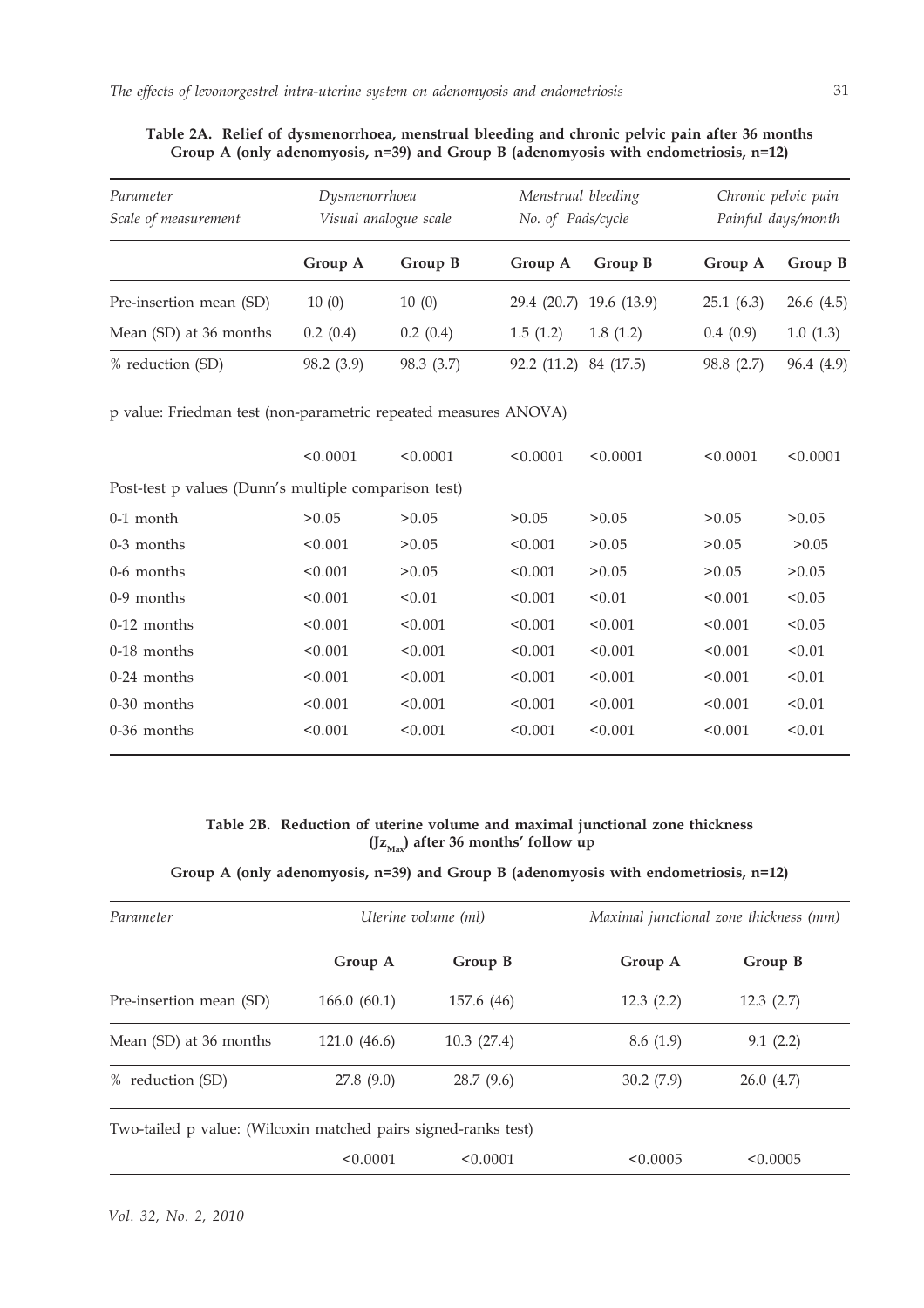|                                                   | Group $A(n=39)$ | Group $B(n=12)$ | Total $(n=51)$ |
|---------------------------------------------------|-----------------|-----------------|----------------|
| 1. Amenorrhoea up to 36 months                    | 11 (28.2%)      | 3(25%)          | 14 (27.5%)     |
| 2. Inter-menstrual bleeding                       |                 |                 |                |
| $0-3$ month                                       | 15              | 4               | 19 (37.3%)     |
| 3-6 months                                        | 6               | 2               | 8(15.7%)       |
| 3. Weight gain >10%                               | 3(7.7%)         | $1(8.3\%)$      | $4(7.8\%)$     |
| 4. Arthralgia (no arthritis)                      | 5(12.8%)        | 2 $(16.7%)$     | 7(13.7%)       |
| 5. Mood change<br>(mild depression, irritability) | $1(2.6\%)$      | nil             | $1(2.0\%)$     |
| 6. Mastalgia                                      | $2(5.1\%)$      | nil             | $2(3.9\%)$     |
| 7. Acne                                           | nil             | $1(8.3\%)$      | $1(2.0\%)$     |
| 8. Hirsutism                                      | nil             | nil             | nil            |

**Table 3. Other beneficial and side effects of LNG-IUS in the two groups after 36 months follow up Group A (only adenomyosis, n=39) and Group B (adenomyosis with endometriosis, n=12)**

# **Discussion**

Since the work by Fedele<sup>2</sup>, a number of studies $^{6,7,22}$ have proved the effectiveness of LNG-IUS for treating adenomyosis yet none of these detected or excluded associated endometriosis. We thought this was important, as associated endometriosis might have a significant impact on the clinical outcome. We studied five clinical parameters simultaneously – dysmenorrhoea, menstrual bleeding, chronic pelvic pain, uterine volume and  $Jz_{\text{Max}}$ . The duration of our study was 36 months. We conclude that LNG-IUS is an effective treatment for long term conservative management of adenomyosis irrespective of associated endometriosis provided the endometriosis is pre-treated by laparoscopic surgery.

Patients from both groups have experienced significant reduction of all symptom parameters, uterine volume and  $Jz<sub>Max</sub>$ . There was no significant difference in treatment outcome between the groups A and B – provided the pelvic endometriosis is pretreated with laparoscopic surgery prior to insertion. We achieved a 3-years patient compliance rate of 87.9%. Both TVS and MRI were utilized for diagnosing adenomyosis in spite of their comparable sensitivity (74% vs. 78%) and specificity (87% vs. 88%)

in diagnosing adenomyosis<sup>23</sup>. Pre-insertion diagnostic hysteroscopy was done for all. We believe it should be an integral part of LNG-IUS insertion procedure because it offers direct visual assessment of uterine cavity and endometrium. It is a minimally invasive procedure under local anaesthesia. Hysteroscopic resection of endometrial polyp was done in two women from group A. Laparoscopy is the gold standard for diagnosis of endometriosis. To curtail the effect of co-existent endometriosis on the result of LNG-IUS, it was decided to do diagnostic laparoscopy followed by surgical correction if necessary. Hysterectomy with or without bilateral oophorectomy, though a permanent cure for both adenomyosis and endometriosis, is definitely a surgical, endocrinal and psychological trauma to a woman. LNG-IUS, on the other hand is a reversible treatment with an option for withdrawal. It also offers a contraceptive benefit for sexually active women.

#### **Acknowledgements**

S. Dabriwal and B. Majumder for performing ultrasonography and MRI on the study patients and C. Chakroborty and Sumit Paul for statistical advice.